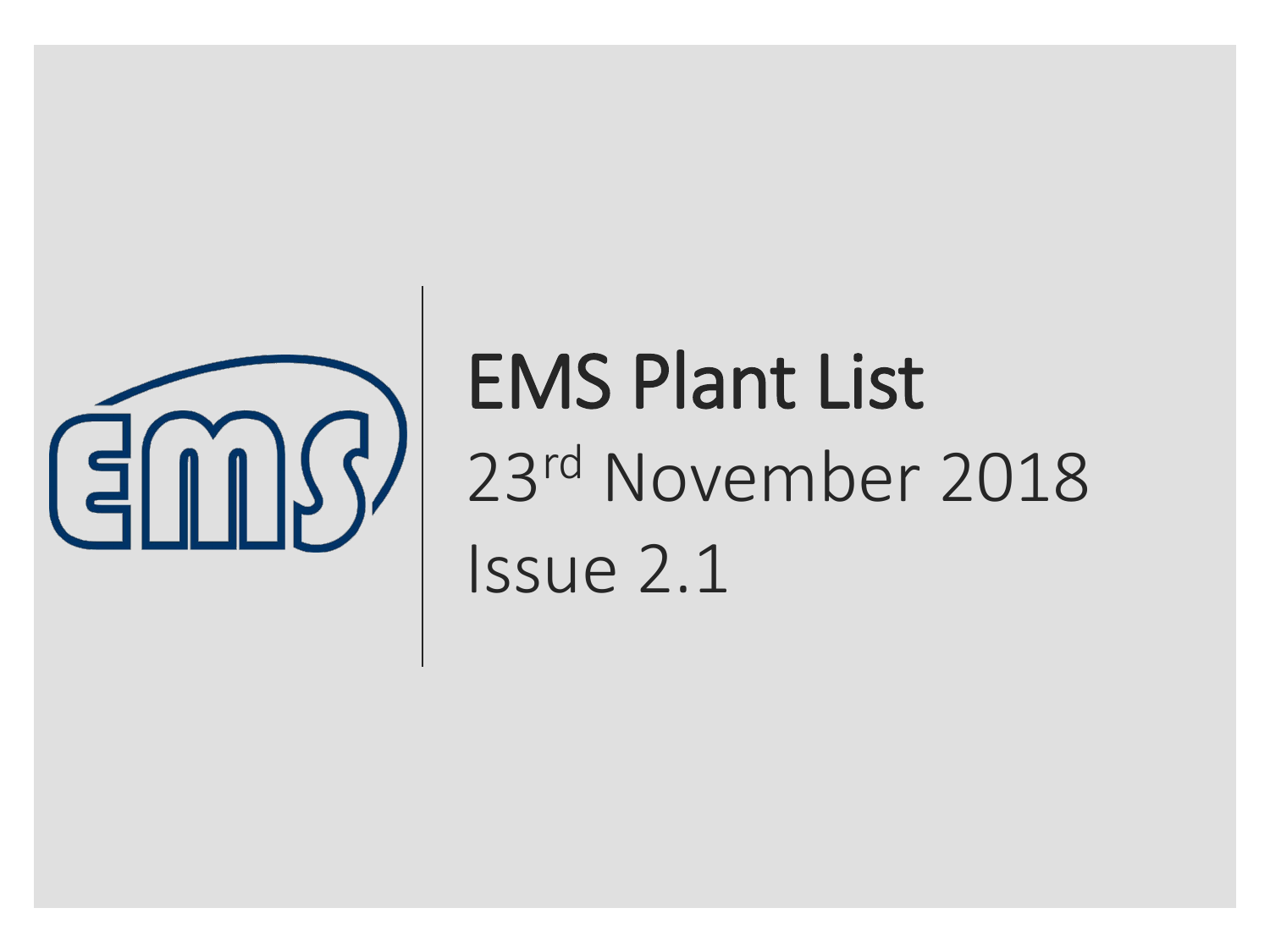

## **Plant List Overview**

### **Surface Mount Assembly**

- 2 x fully automated Surface Mount Lines with capacity up of 148,000 CPH and placements down to 01005"
- $\blacksquare$  Line  $1 = 38,000$  CPH
- $\blacksquare$  Line 2 = 110,000 CPH

### **Automated Optical Inspection (AOI)**

- 1 x MEK Marantz AOI machine with top camera.
- 1 x MEK Marantz AOI machine with top and bottom camera.

### **PCB Cleaning**

■ 1 x Trident ZDO Aqueous PCB Cleaner

**In Circuit Test**

**1** 1 x HP 3070 In Circuit Test (ICT) machine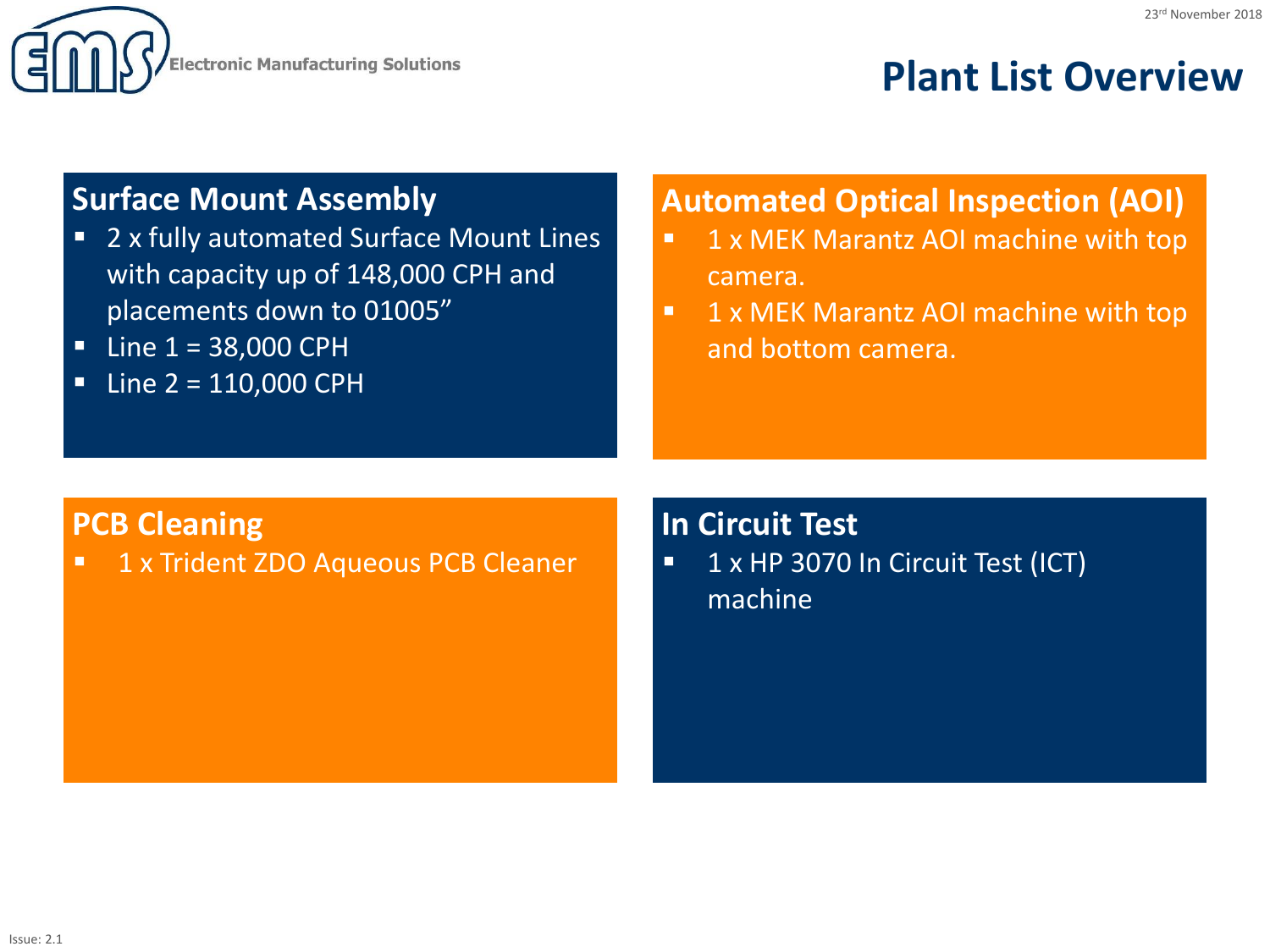**Electronic Manufacturing Solutions** 

# **Surface Mount Line 1**



| <b>Maximum PCB Length</b> | <b>Part Number Capacity</b> | <b>Components Per Hour</b> |  |
|---------------------------|-----------------------------|----------------------------|--|
| <b>500mm</b>              | <b>160</b>                  | 38,000                     |  |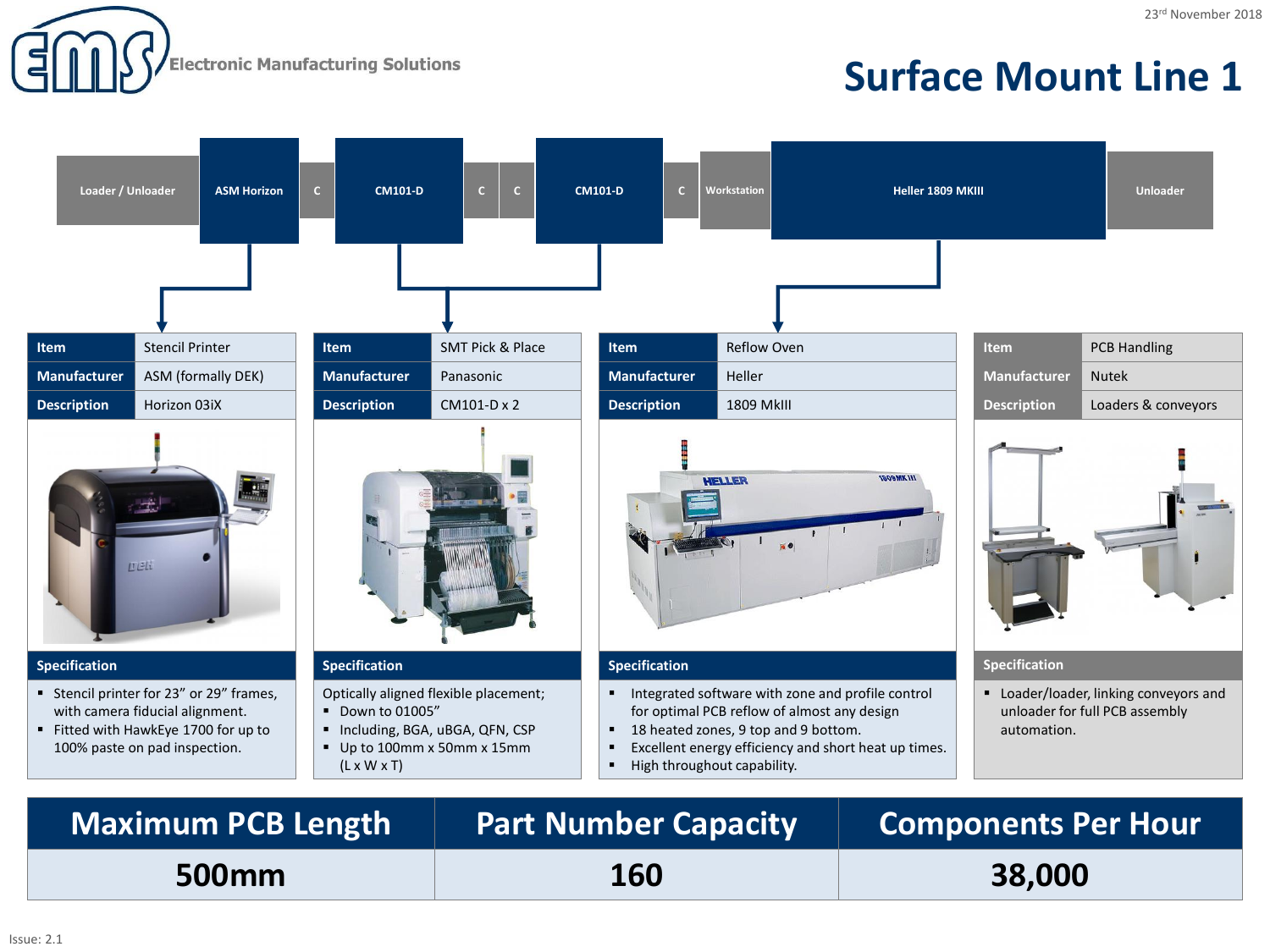**Electronic Manufacturing Solutions** 

# **Surface Mount Line 2**



| <b>Maximum PCB Length</b> | <b>Part Number Capacity</b> | <b>Components Per Hour</b> |  |
|---------------------------|-----------------------------|----------------------------|--|
| 500mm                     | 213                         | 110,000                    |  |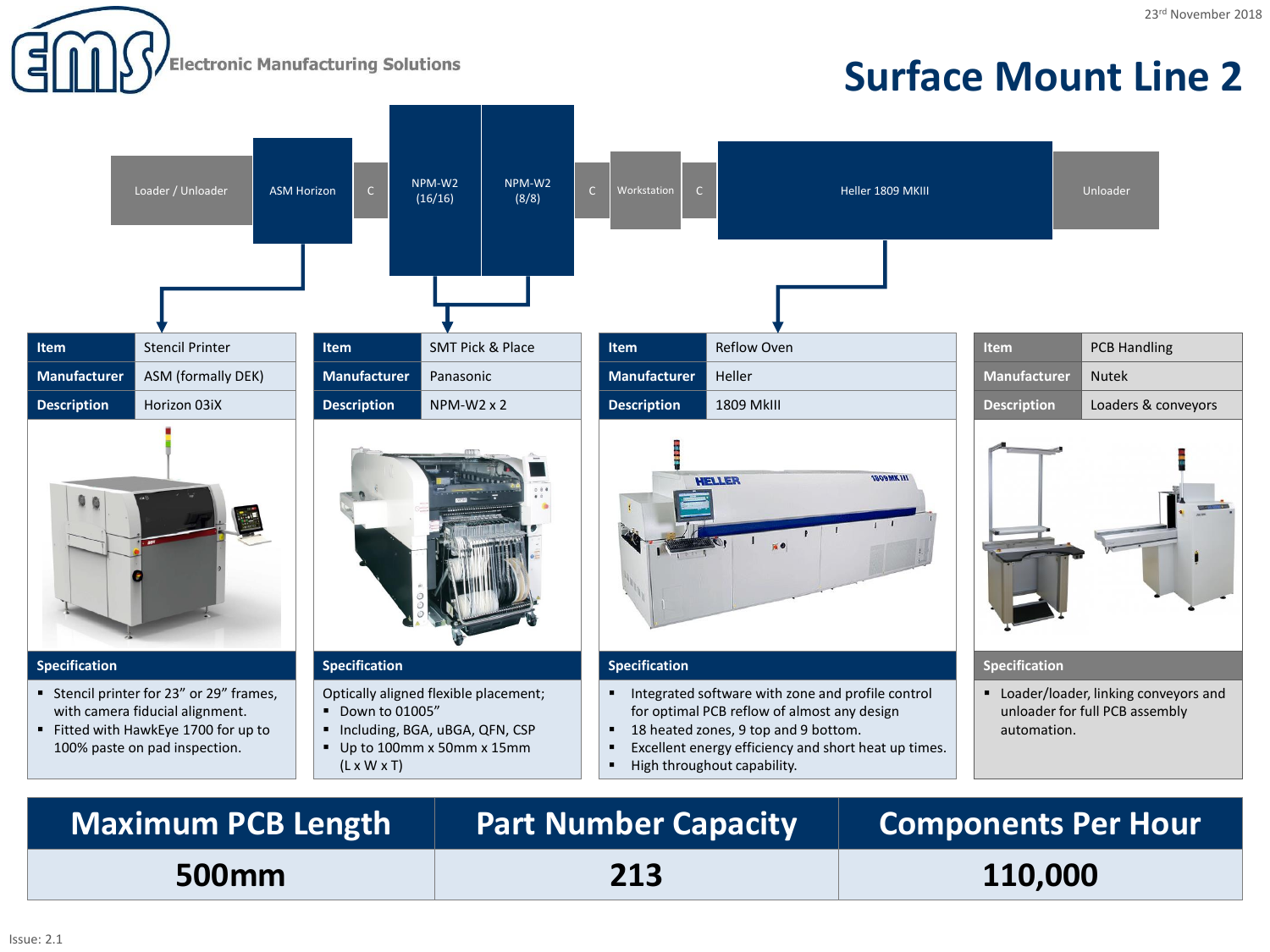

# **Automated Optical Inspection (AOI)**

| Item                | Automated Optical Inspection (AOI) |  |  |  |  |
|---------------------|------------------------------------|--|--|--|--|
| <b>Manufacturer</b> | <b>MEK</b>                         |  |  |  |  |
| <b>Description</b>  | MEK PowerSpector FDAz 650L         |  |  |  |  |
|                     |                                    |  |  |  |  |

#### **Specification**

- AOI with 18.75u HD Camera with telecentric optics and eight off 10u side cameras for side and edge inspection of components.
- Omnidirectional multi angle, multi-colour LED lighting with the capability to test a range of criteria on all types of solder joints.
- 1 camera with top side clearance of 30mm.
- Maximum PCB size =  $650$ mm x 550mm



550 BTL with top & bottom cameras, for double sided inspection at the same time.





#### **Specification**

- AOI with two 18.75u HD Camera with telecentric optics and eight off 10u side cameras for side and edge inspection of components.
- Omnidirectional multi angle, multi-colour LED lighting with the capability to test a range of criteria on all types of solder joints.
- 2 cameras;
	- Top side, clearance = 30mm
	- Bottom side, clearance = 60mm
	- For inspection of both sides of a PCB at the same time.
- Maximum PCB size = 550mm x 550mm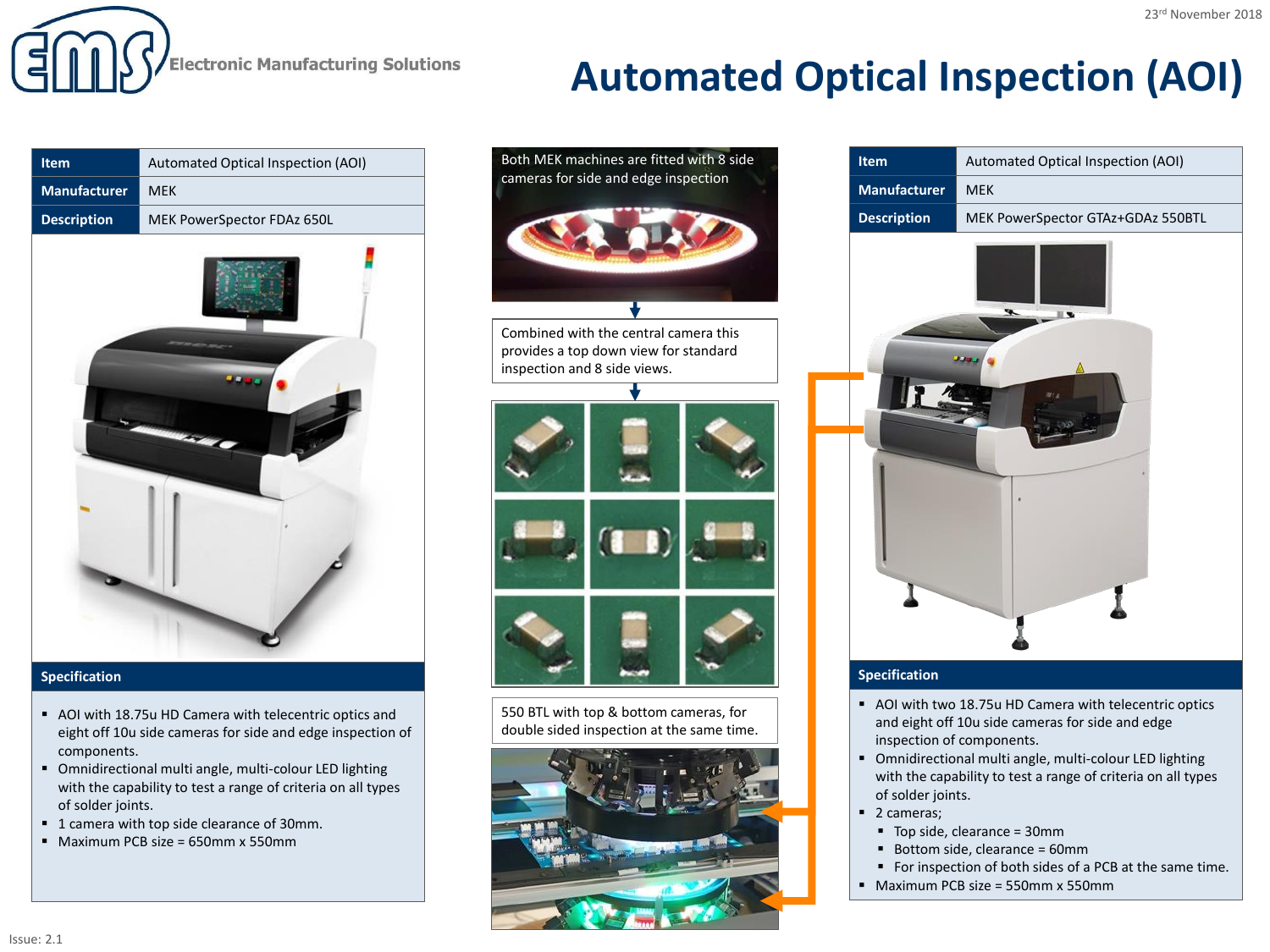

# **Additional Equipment**

### **Aqueous PCB Cleaning In Circuit Test**

| <b>Item</b>         | <b>PCB Cleaning Machine</b> |
|---------------------|-----------------------------|
| <b>Manufacturer</b> | Trident                     |
| <b>Description</b>  | Trident ZDO                 |
|                     |                             |



#### **Specification**

The Trident ZDO is a batch load PCB cleaning machine, which offers;

- A closed-loop (Zero Discharge Wash Cycle) providing excellent environmental benefits.
- Automatic Wash, Rinse and Dry Cycles.
- Built-In Programmable Cleanliness Verification Testing via a resistivity meter.
- Adjustable board racks to hand PCBs up to 600mm in length.
- Spray in air cleaning system with oscillating basket.



#### **Specification**

- In Circuit Test (ICT) machine for use with custom test jigs to provide in circuit test of any Printed Circuit Board Assembly (PCBA).
- Functional testing could also be added to the process if applicable.
- Suitable high volume repeatable assemblies.